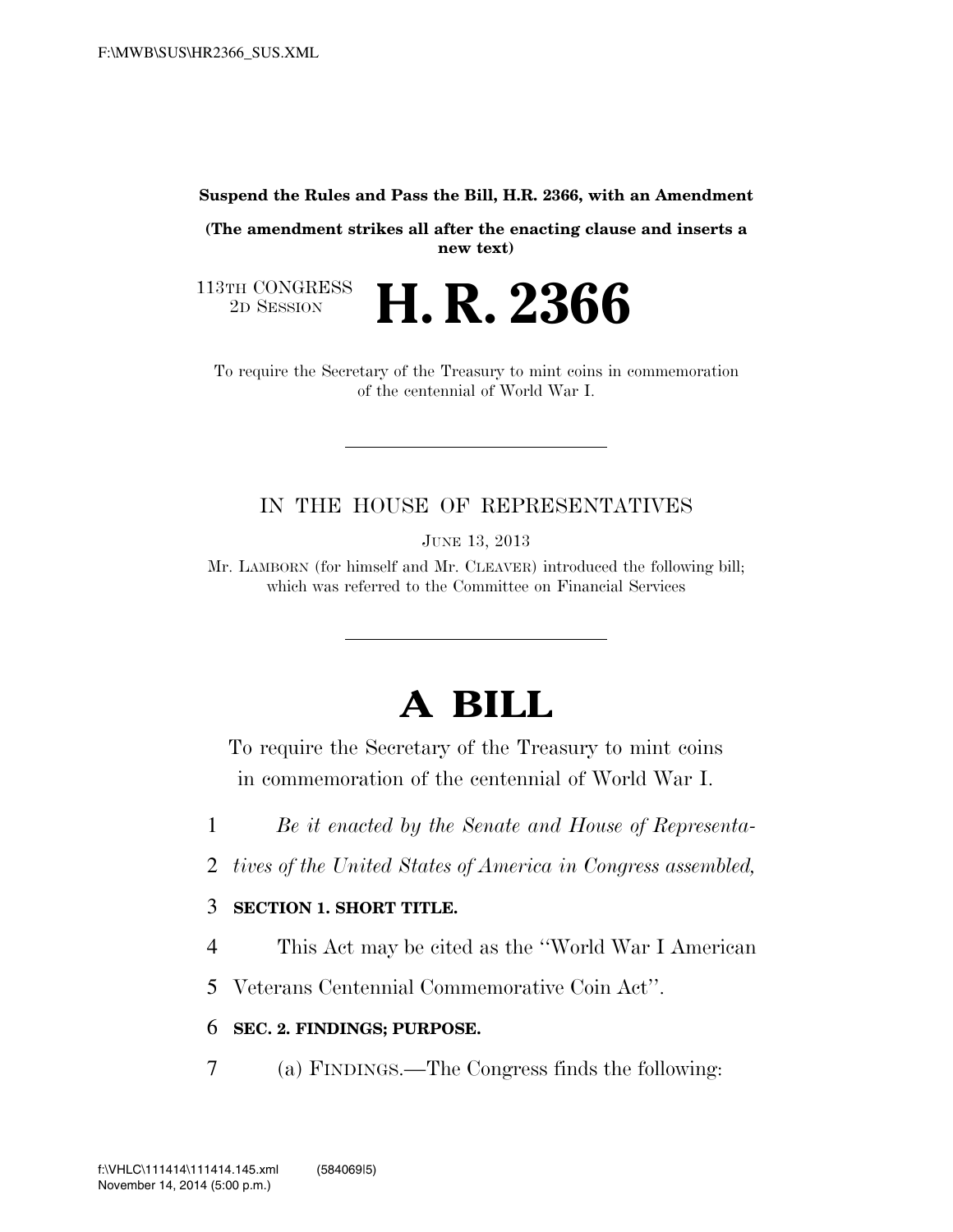| $\mathbf{1}$   | $(1)$ The year 2018 is the 100th anniversary of        |
|----------------|--------------------------------------------------------|
| $\overline{2}$ | the signing of the armistice with Germany ending       |
| 3              | World War I battlefield hostilities.                   |
| $\overline{4}$ | $(2)$ On the 6th of April 1917, the United States      |
| 5              | of America entered World War I by declaring war        |
| 6              | against Germany.                                       |
| 7              | (3) Two million American soldiers served over-         |
| 8              | seas during World War I.                               |
| 9              | (4) More than four million men and women               |
| 10             | from the United States served in uniform during        |
| 11             | World War I.                                           |
| 12             | $(5)$ The events of 1914 through 1918 shaped           |
| 13             | the world and the lives of millions of people for dec- |
| 14             | ades.                                                  |
| 15             | $(6)$ Over 9 million soldiers worldwide lost their     |
| 16             | lives between 1914 and 1918.                           |
| 17             | (7) The centennial of America's involvement in         |
| 18             | World War I offers an opportunity for people in the    |
| 19             | United States to commemorate the commitment of         |
| 20             | their predecessors.                                    |
| 21             | (8) Frank Buckles, the last American veteran           |
| 22             | from World War I died on February 27, 2011.            |
| 23             | (9) He was our last direct American link to the        |
| 24             | "war to end all wars".                                 |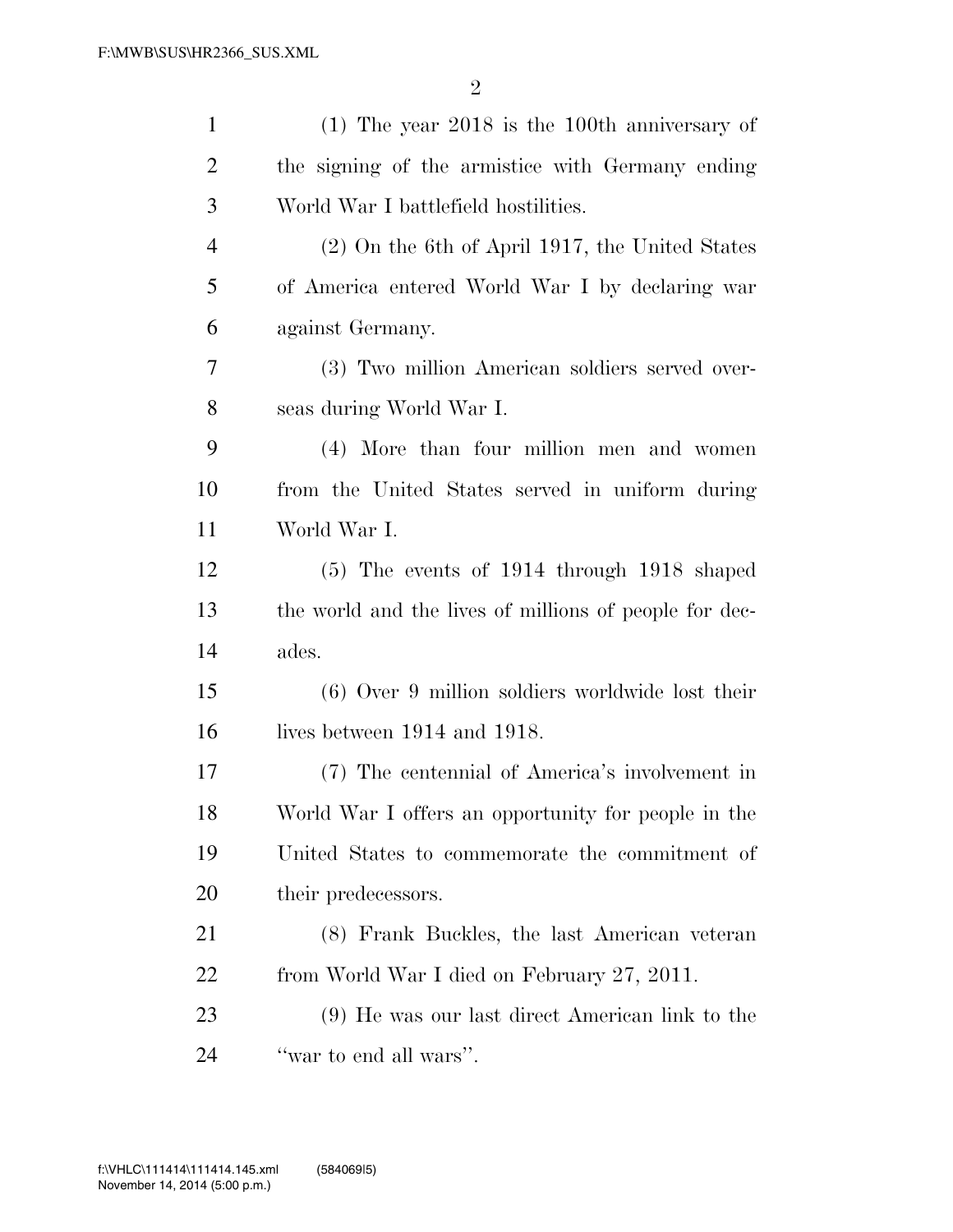| $\mathbf{1}$   | (10) While other great conflicts, including the              |
|----------------|--------------------------------------------------------------|
| 2              | Civil War, World War II, the Korean War, and the             |
| 3              | Vietnam War, have all been memorialized on United            |
| $\overline{4}$ | States commemorative coins, there currently exists           |
| 5              | no coin to honor the brave veterans of World War             |
| 6              | Ι.                                                           |
| 7              | (11) The 112th Congress established the World                |
| 8              | War I Centennial Commission to plan, develop, and            |
| 9              | execute programs, projects, and activities to com-           |
| 10             | memorate the centennial of World War I.                      |
| 11             | (b) PURPOSE.—The purpose of this Act is to—                  |
| 12             | (1) commemorate the centennial of America's                  |
| 13             | involvement in World War I; and                              |
| 14             | $(2)$ honor the over 4 million men and women                 |
| 15             | from the United States who served during World               |
| 16             | War I.                                                       |
| 17             | SEC. 3. COIN SPECIFICATIONS.                                 |
| 18             | (a) \$1 SILVER COINS.—The Secretary of the Treas-            |
| 19             | ury (hereafter in this Act referred to as the "Secretary")   |
| 20             | shall mint and issue not more than $350,000$ \$1 coins in    |
| 21             | commemoration of the centennial of America's involve-        |
| 22             | ment in World War I, each of which shall—                    |
| 23             | $(1)$ weigh 26.73 grams;                                     |
| 24             | $(2)$ have a diameter of 1.500 inches $(38.1 \text{ milli-}$ |
| 25             | meters); and                                                 |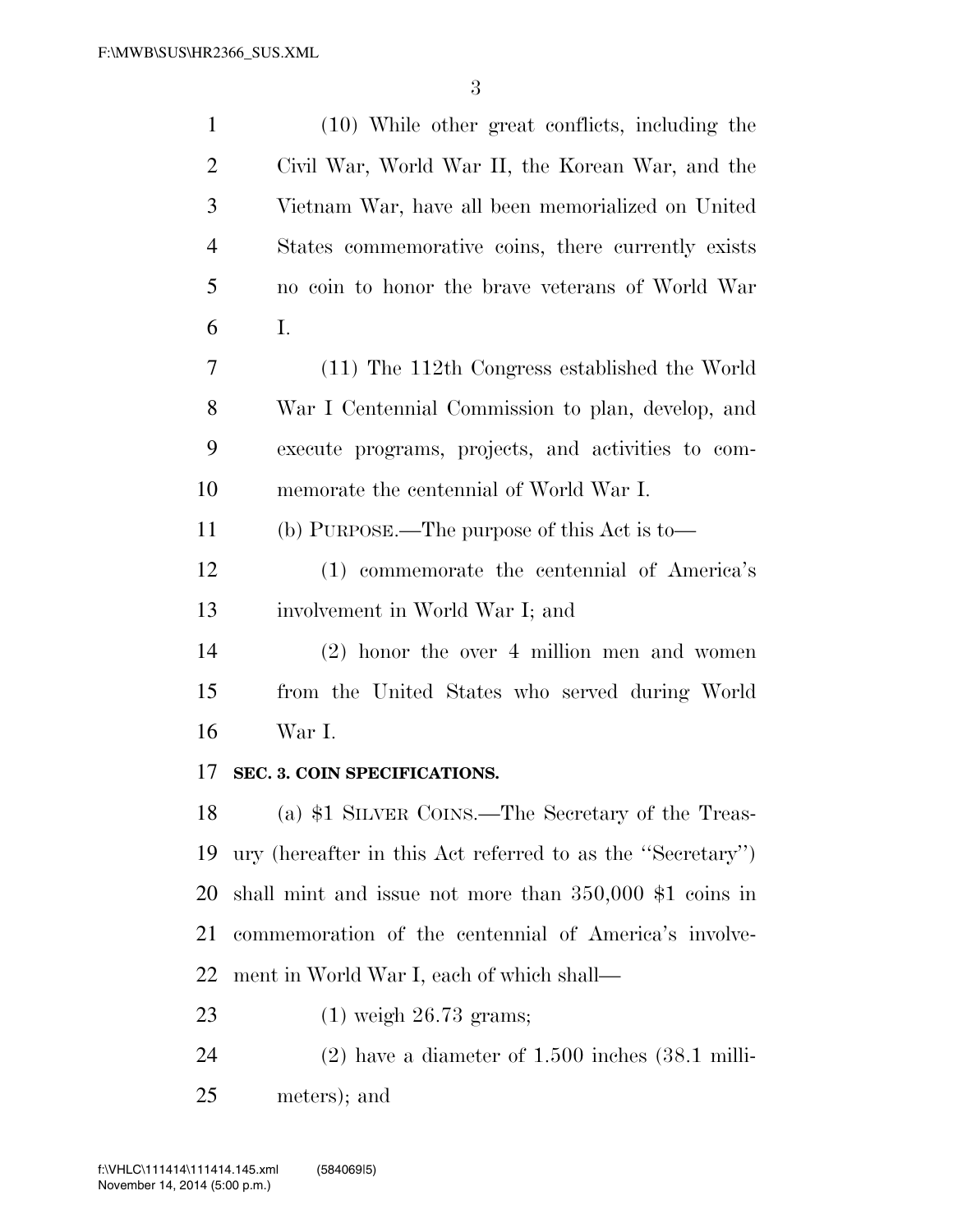(3) contain 90 percent silver and 10 percent copper.

 (b) LEGAL TENDER.—The coins minted under this Act shall be legal tender, as provided in section 5103 of title 31, United States Code.

 (c) NUMISMATIC ITEMS.—For purposes of sections 5134 and 5136 of title 31, United States Code, all coins minted under this Act shall be considered to be numis-matic items.

#### **SEC. 4. DESIGN OF COINS.**

(a) DESIGN REQUIREMENTS.—

 (1) IN GENERAL.—The design of the coins minted under this Act shall be emblematic of the centennial of America's involvement in World War I. (2) DESIGNATION AND INSCRIPTIONS.—On each coin minted under this Act, there shall be— (A) a designation of the value of the coin; 18 (B) an inscription of the year "2018"; and (C) inscriptions of the words ''Liberty'', 20 "In God We Trust", "United States of Amer- ica'', and ''E Pluribus Unum''. (b) SELECTION.—The design for the coins minted under this Act shall be selected by the Secretary based on the winning design from a juried, compensated design

competition described under subsection (c).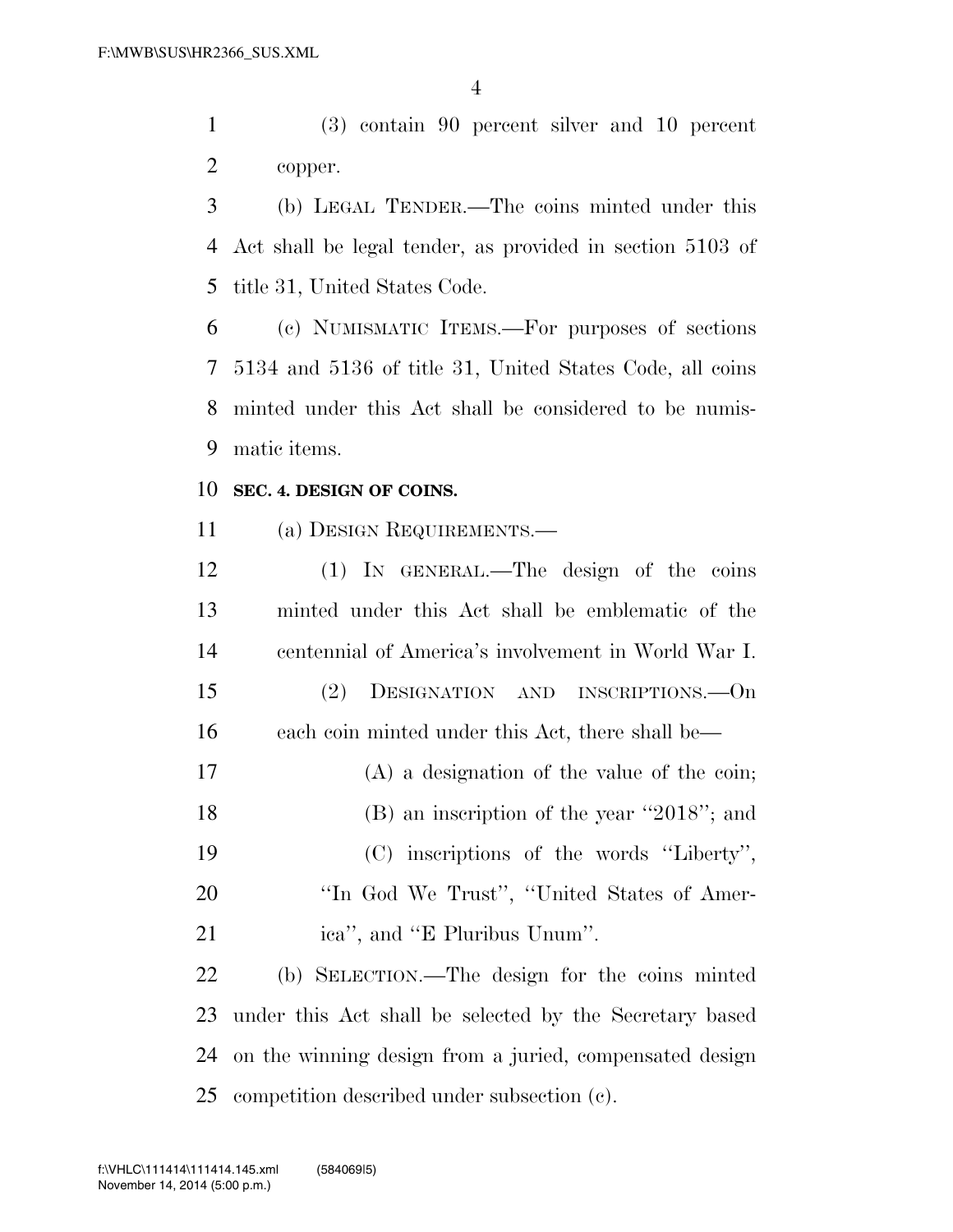(c) DESIGN COMPETITION.—The Secretary shall hold a competition and provide compensation for its winner to design the obverse and reverse of the coins minted under this Act. The competition shall be held in the following manner:

- (1) The competition shall be judged by an ex- pert jury chaired by the Secretary and consisting of 3 members from the Citizens Coinage Advisory Com- mittee who shall be elected by such Committee and 3 members from the Commission of Fine Arts who shall be elected by such Commission.
- (2) The Secretary shall determine compensation for the winning design, which shall be not less than \$5,000.
- (3) The Secretary may not accept a design for the competition unless a plaster model accompanies the design.

### **SEC. 5. ISSUANCE OF COINS.**

 (a) QUALITY OF COINS.—Coins minted under this Act shall be issued in uncirculated and proof qualities.

 (b) MINT FACILITY.—Only one facility of the United States Mint may be used to strike any particular quality of the coins minted under this Act.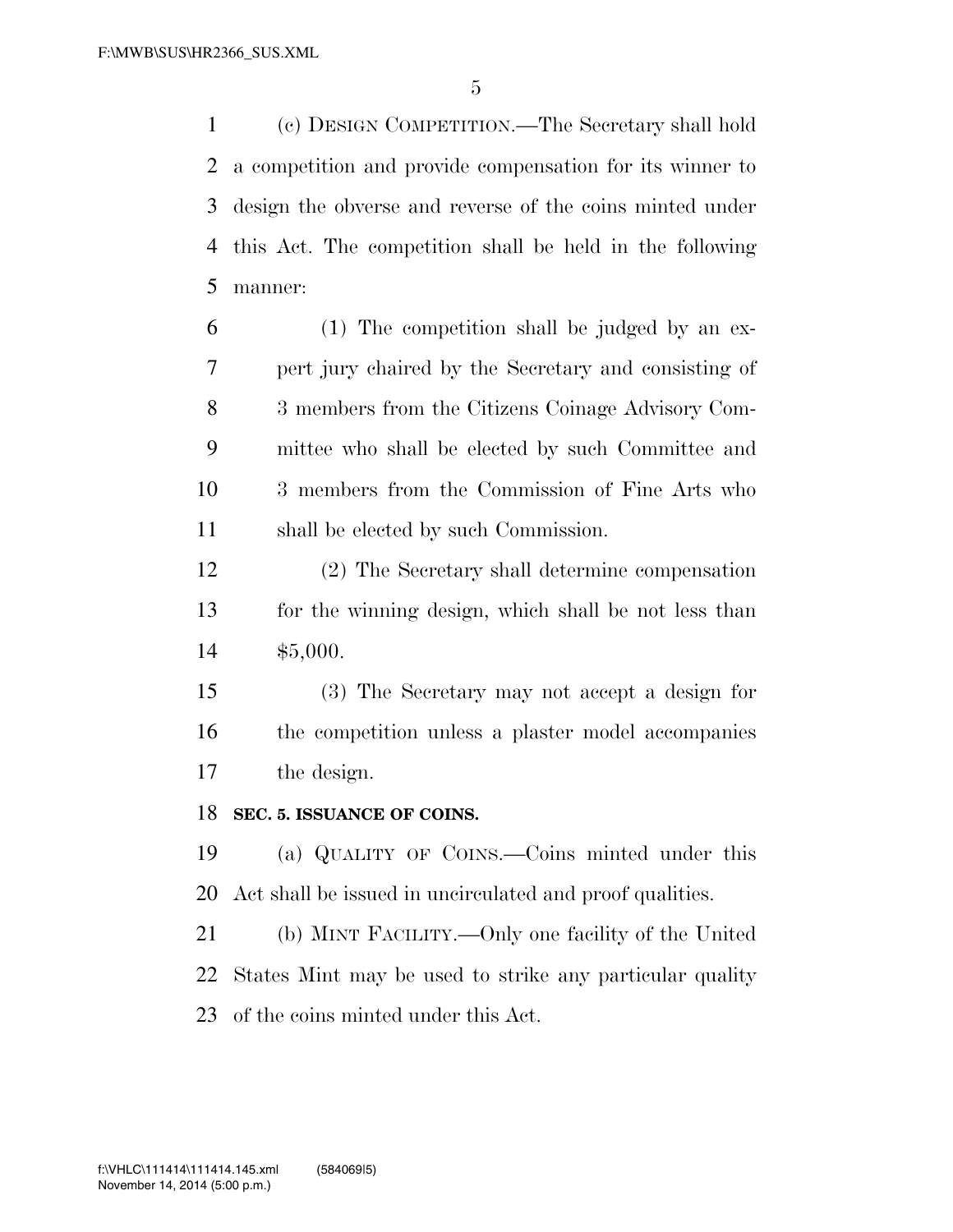(c) PERIOD FOR ISSUANCE.—The Secretary may issue coins under this Act only during the calendar year beginning on January 1, 2018.

#### **SEC. 6. SALE OF COINS.**

 (a) SALE PRICE.—The coins issued under this Act shall be sold by the Secretary at a price equal to the sum of—

(1) the face value of the coins;

 (2) the surcharge provided in section 7 with re-spect to such coins; and

 (3) the cost of designing and issuing the coins (including labor, materials, dies, use of machinery, overhead expenses, marketing, and shipping).

 (b) BULK SALES.—The Secretary shall make bulk sales of the coins issued under this Act at a reasonable discount.

(c) PREPAID ORDERS.—

 (1) IN GENERAL.—The Secretary shall accept prepaid orders for the coins minted under this Act before the issuance of such coins.

 (2) DISCOUNT.—Sale prices with respect to pre- paid orders under paragraph (1) shall be at a rea-sonable discount.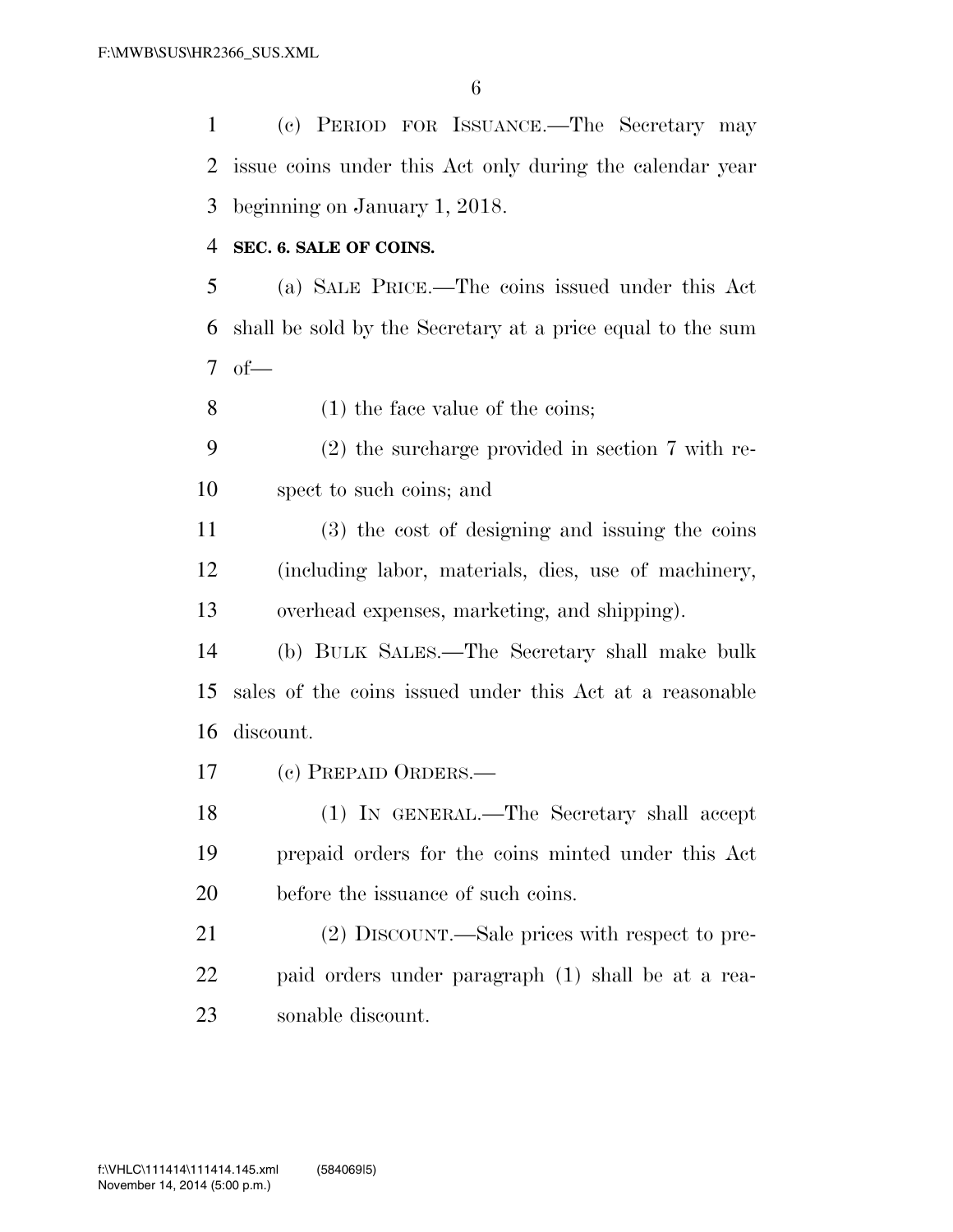# **SEC. 7. SURCHARGES.**

 (a) IN GENERAL.—All sales of coins issued under this Act shall include a surcharge of \$10 per coin.

 (b) DISTRIBUTION.—Subject to section 5134(f) of title 31, United States Code, all surcharges received by the Secretary from the sale of coins issued under this Act shall be paid by the Secretary to the United States Foun- dation for the Commemoration of the World Wars, to as- sist the World War I Centennial Commission in commemo-rating the centenary of World War I.

 (c) AUDITS.—The Comptroller General of the United States shall have the right to examine such books, records, documents, and other data of the United States Founda- tion for the Commemoration of the World Wars as may be related to the expenditures of amounts paid under sub-section (b).

 (d) LIMITATION.—Notwithstanding subsection (a), no surcharge may be included with respect to the issuance under this Act of any coin during a calendar year if, as of the time of such issuance, the issuance of such coin would result in the number of commemorative coin pro- grams issued during such year to exceed the annual 2 commemorative coin program issuance limitation under section 5112(m)(1) of title 31, United States Code. The Secretary may issue guidance to carry out this subsection.